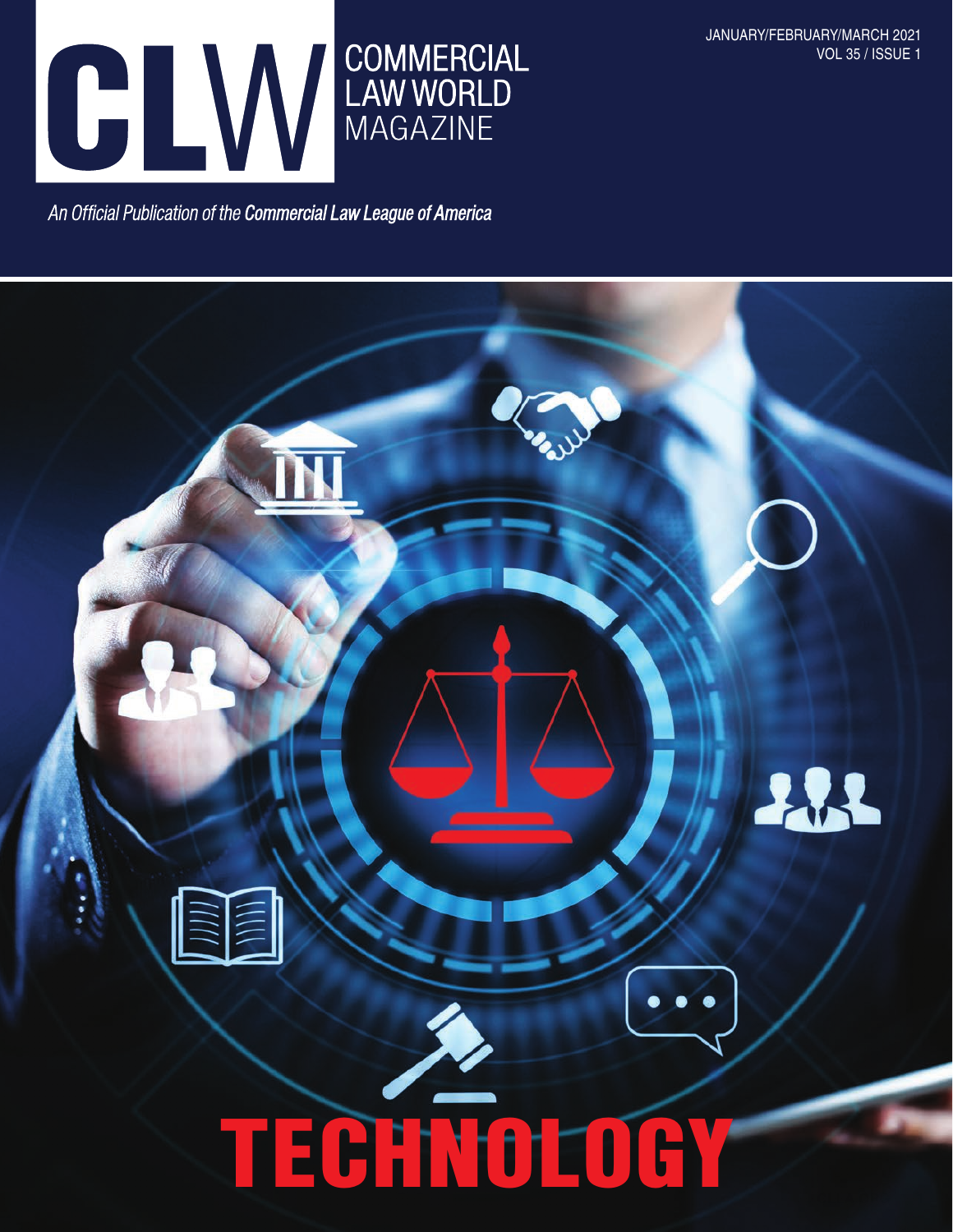

# WANT TO EARN A \$500 CREDIT? You can!

**Contact Dawn Federico today about our NEW Agency-Get-A-Certified-Agency referral program.**

**REFER an agency for certification and your agency will receive a \$500 credit\* when that agency becomes certified. Your \$500 credit can be used for a CLLA or IACC event. There are plenty of excellent events coming so be sure to be a part of this exciting offer!**

**Dawn Federico Associate Director 312.240.1400 dawn.federico@clla.org**





no quanty for the sourcrealt, the relemng member agency must contact the prospective member agency. The relemng agency must also contact أأن المساجد المساجد المساجد المساجد المساجد المساجد المساجد المساجد المساجد المساجد ا \*To qualify for the \$500 credit, the referring member agency must contact the prospective member agency. The referring agency must also contact